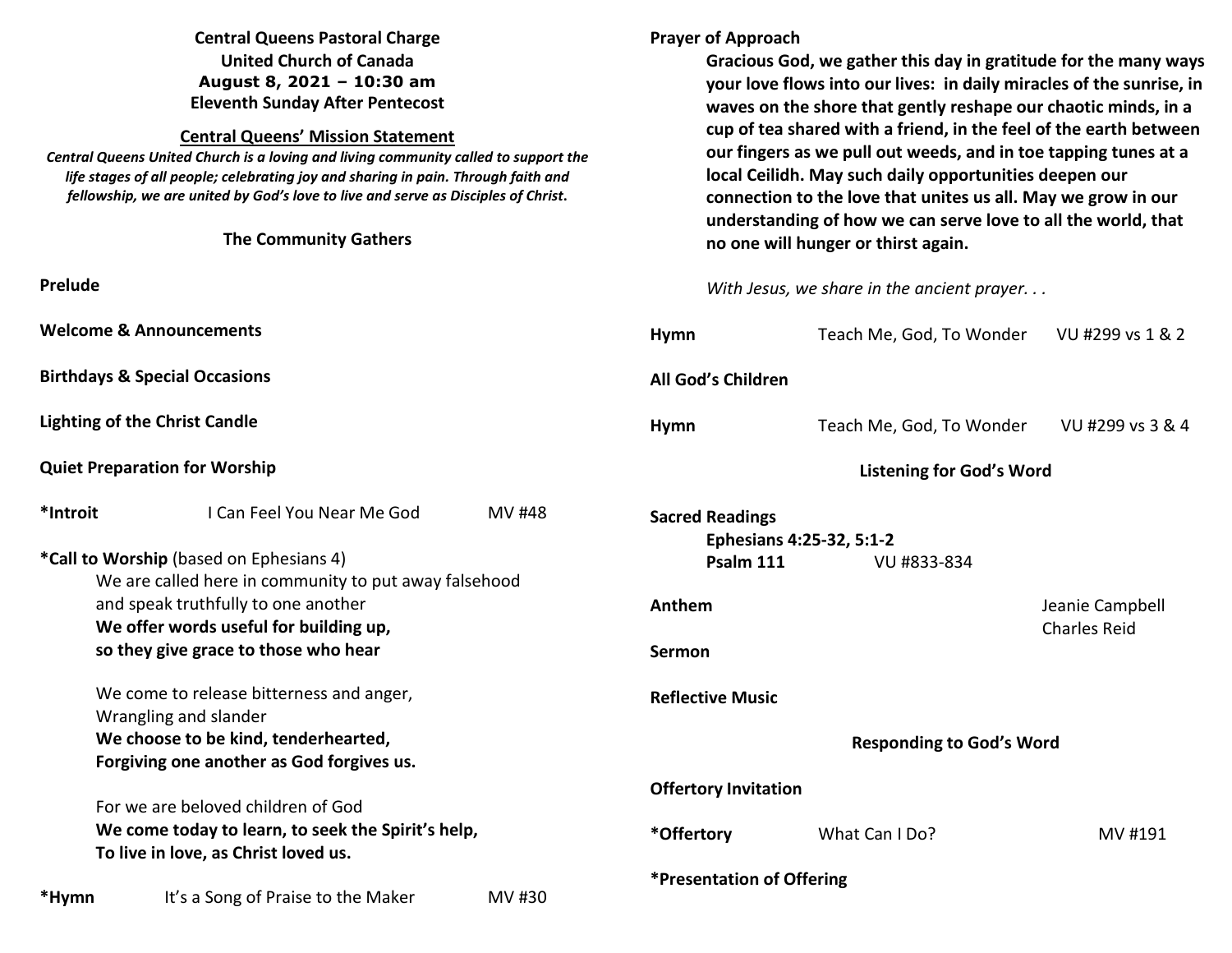## **\*Offertory Prayer**

**We offer the labour of our hands and hearts for the benefit of all who need our compassion and care. May our gifts build up those who receive what we give, that God's grace may be experienced through us. We dedicate these offerings and the offering of our lives in Christ's name. Amen** 

### **Prayers of Thanksgiving and Intercession**

| *Hymn                                             | Draw the Circle Wide                                                      | MV #145    |
|---------------------------------------------------|---------------------------------------------------------------------------|------------|
| *Blessing                                         |                                                                           |            |
|                                                   | <b>*Choral Benediction</b> When You Walk from Here                        | VU #298 x3 |
| <b>Postlude</b><br>* Please stand as you are able |                                                                           |            |
| <b>Ministers</b>                                  | All of us                                                                 |            |
| <b>Clergy</b><br><b>Office Hours</b>              | <b>Rev Greg Davis</b><br>Tuesday, Wednesday & Thursday<br>$9$ am $-12$ pm |            |
| Office Phone<br>Email                             | 902-964-2291<br>minister@cquc.ca                                          |            |
| <b>Ministry of Music</b>                          | <b>Kirk Neville</b>                                                       |            |
| Website<br>Phone<br>Email                         | https://cquc.ca/index.htm<br>902-786-9222<br>nevillevurry1@hotmail.com    |            |
| <b>Church Office</b>                              |                                                                           |            |
| <b>Office Hours</b>                               | Wednesday & Thursday<br>$9$ am $-12$ pm                                   |            |
| Phone                                             | 902-964-2221                                                              |            |
| Email                                             | office@cquc.ca                                                            |            |

**A Warm Welcome to All** – We are delighted you've joined us. May God's word today strengthen your faith, inspire curiosity and learning, and motivate your service of others. All are welcome.

**Vacation** – Greg is on vacation from August  $2$  – September  $8<sup>th</sup>$ .

**Thank You** – The congregation of Central Queens United Church would like to thank Rev Dr Karen MacLeod-Wilkie for leading our worship service this morning. She will also be leading our worship service next Sunday, August 15<sup>th</sup>.

# **Life and Work of Our Church**

 **In-Church Services:** Registration is **required**. To register, please call 902-964-2221 or email *office@cquc.ca*. Please wear your mask while singing. If you are registering **after 12 pm Thursday**, please text or call Velda at 902-940-7674.

**FundScrip** – Janet will be placing an order today. Next order date will be August 22<sup>nd</sup>. You can reach Janet by email (jhowes1969@gmail.com) or by phone (902-393-1527). Ordering will be every 2 weeks. E-transfers accepted.

**Yard Sale** – Central Queens United Church will be hosting a yard sale here on Saturday, August 28<sup>th</sup>, from 8 am – 1 pm. Church members are encouraged to contribute articles in good condition as well as craft and baked goods. Articles for the sale can be donated at the church during regular business hours or on Sundays.

Set-up on Friday, August 27<sup>th</sup>, at 6 pm. All volunteers needed, please. For further information, contact Lois at 902-621-0669 or Velda at 902-964-2210.

**Church Calendar Renewal Time** – Renewal time is here again! The Church calendars order is to be in by August 31<sup>st</sup>. Anyone that have changes to their family list, please call the Church office at 964-2221 or Debbie at 964-2882. There will be forms at the back of the Church for anyone wishing to add their family to the calendar. The calendars will ready for delivery by mid November. The cost is \$10.00.

**E-Transfers** – Central Queens United Church is set up to accept E-Transfers. If you wish to give your offerings through E-Transfer, please send via email to veldabertram@gmail.com.